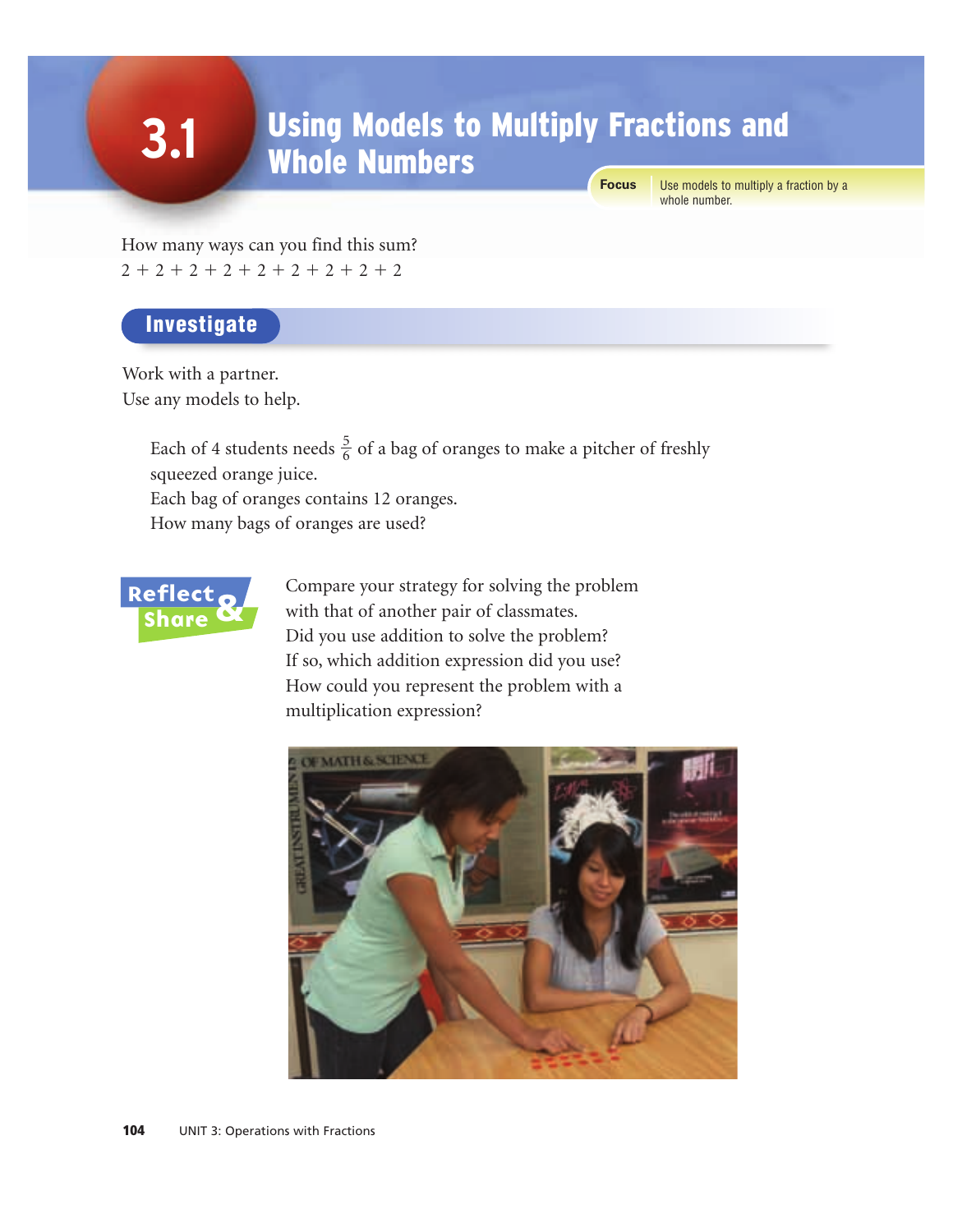#### Connect

We can find a meaning for:  $\frac{1}{5} + \frac{1}{5} + \frac{1}{5} + \frac{1}{5} = \frac{4}{5}$ ➤ Repeated addition can be written as multiplication.  $\frac{1}{5}$  is added 4 times.  $+\frac{1}{5} + \frac{1}{5} + \frac{1}{5} = 4 \times \frac{1}{5} = \frac{4}{5}$  

 $+\frac{1}{5} + \frac{1}{5} + \frac{1}{5} = \frac{1}{5} \times 4 = \frac{4}{5}$ We can show this as a picture. 



Similarly:  $\frac{3}{4} + \frac{3}{4} + \frac{3}{4} + \frac{3}{4} + \frac{3}{4} + \frac{3}{4} + \frac{3}{4} + \frac{3}{4} = \frac{21}{4}$ But,  $\frac{3}{4} + \frac{3}{4} + \frac{3}{4} + \frac{3}{4} + \frac{3}{4} + \frac{3}{4} + \frac{3}{4} = 7 \times \frac{3}{4} = \frac{21}{4}$ So,  $7 \times \frac{3}{4} = \frac{21}{4}$ Also,  $\frac{3}{4} \times 7 = \frac{21}{4}$  

► We can use a number line divided into fourths to show that  $7 \times \frac{3}{4} = \frac{21}{4}$ . 

$$
\begin{array}{c|ccccccccc}\n & \frac{3}{4} & \frac{3}{4} & \frac{3}{4} & \frac{3}{4} & \frac{3}{4} & \frac{3}{4} & \frac{3}{4} \\
\hline\n0 & 2 & 1 & \frac{6}{4} & 2 & \frac{10}{4} & 3 & \frac{14}{4} & 4 & \frac{18}{4} & 5 & \frac{21}{4} & \frac{22}{4} & 6 & \frac{26}{4} & 7\n\end{array}
$$

We can use a different number line to show that  $\frac{3}{4} \times 7 = \frac{21}{4}$ . For  $\frac{3}{4} \times 7$ , we can think:  $\frac{3}{4}$  of 7 



$$
\frac{3}{4}
$$
 of 7 = 5 $\frac{1}{4}$ , or  $\frac{21}{4}$ 

Another way to multiply  $7 \times \frac{3}{4}$ : Sketch a rectangle with base 7 units and height 1 unit. 



Divide the height into fourths.

Shade the rectangle with base 7 and height  $\frac{3}{4}$ . 

The area of the shaded rectangle is: base  $\times$  height = 7  $\times$   $\frac{3}{4}$ 

Each small rectangle has area:  $1 \times \frac{1}{4} = \frac{1}{4}$  

So, the area of the shaded rectangle is:  $21 \times \frac{1}{4} = \frac{21}{4}$  

Then, 
$$
7 \times \frac{3}{4} = \frac{21}{4}
$$
 This is a multiplication equation.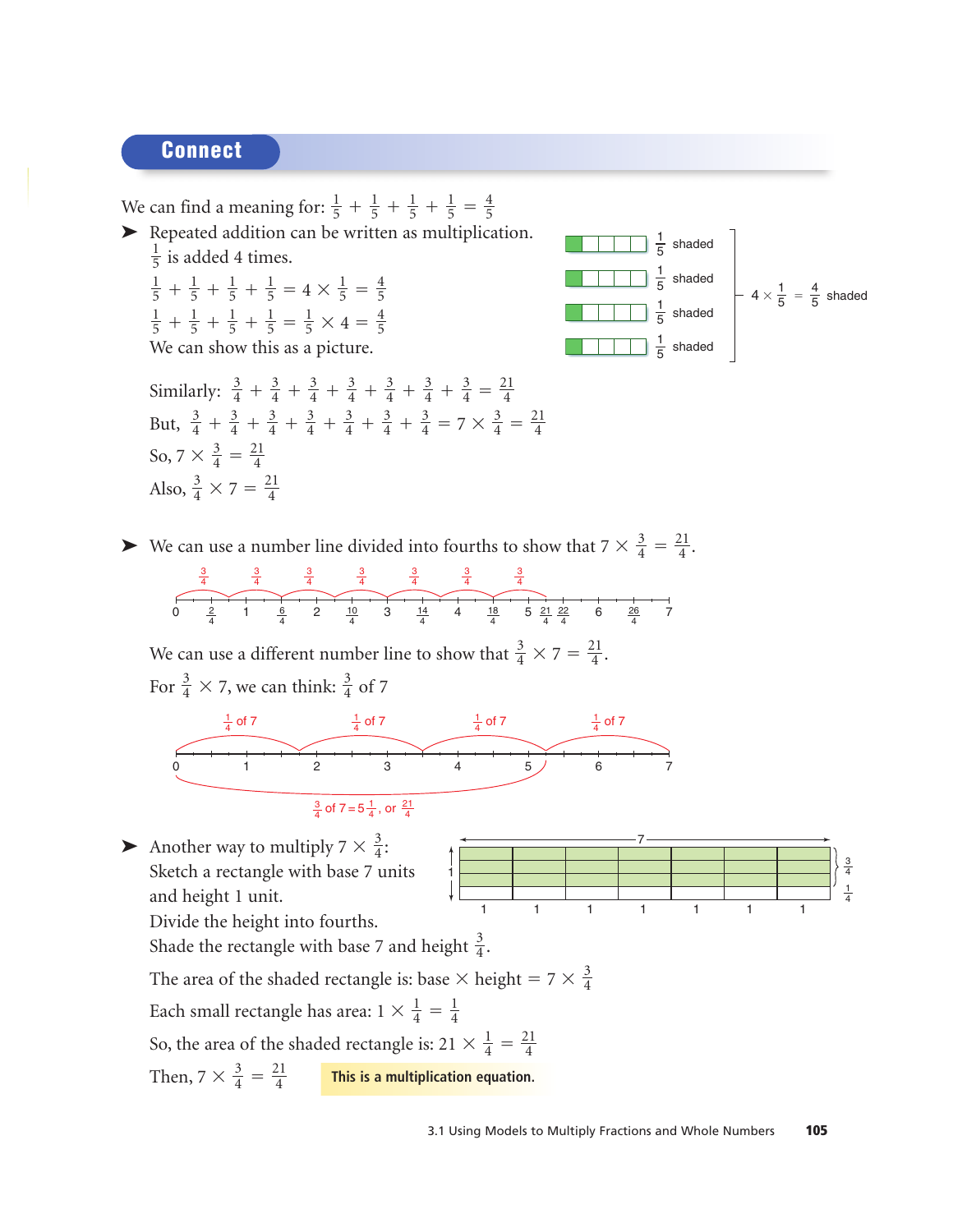## *Example 1*

New flooring has been installed in two-thirds of the classrooms in the school. There are 21 classrooms in the school. How many classrooms have new flooring?

### ▲ *A Solution*

Multiply: 21  $\times$   $\frac{2}{3}$ Use a number line divided into thirds. 



So, 21  $\times \frac{2}{3} = \frac{42}{3}$ , or 14 Fourteen classrooms have new flooring. 

#### ▲ *Example 1 Another Solution*

Find:  $\frac{2}{3}$  of 21 Use counters. Model 21 with counters. 



Find thirds by dividing the counters into 3 equal groups. Each group contains 7 counters.  $\frac{1}{3}$  of 21 = 7 So,  $\frac{2}{3}$  of 21 = 14 Fourteen classrooms have new flooring. 

# *Example 2*

An office building with four floors has rented out  $\frac{3}{5}$  of each floor. How many floors of the building have been rented?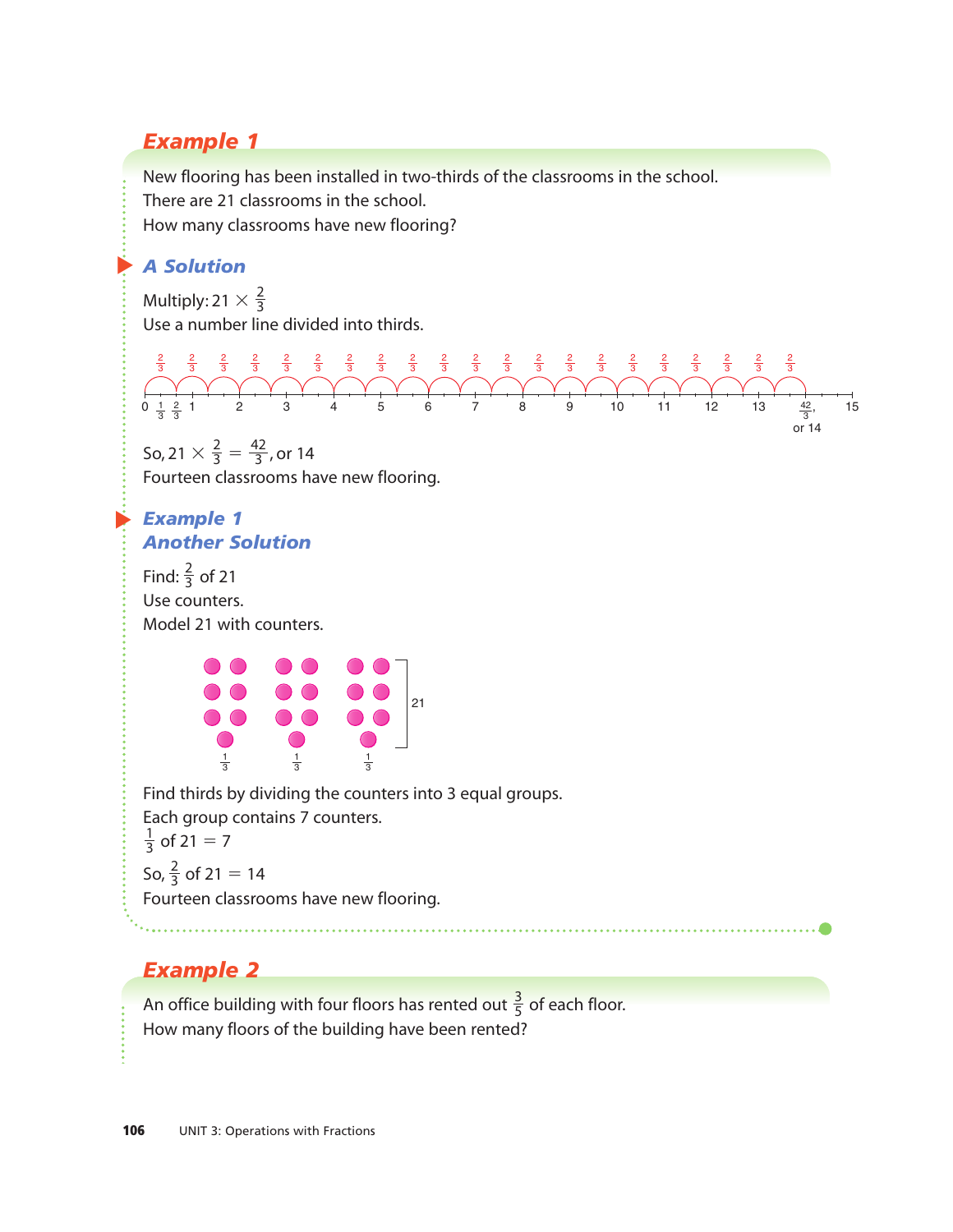#### ▲ *A Solution*

Multiply: 4  $\times$   $\frac{3}{5}$  $4 \times \frac{3}{5} = \frac{3}{5} + \frac{3}{5} + \frac{3}{5} + \frac{3}{5}$ Model the expression  $\frac{3}{5} + \frac{3}{5} + \frac{3}{5} + \frac{3}{5}$  with fraction circles. 5 3 5 3 5 3 5 5 3 5 3 5 3 5 3 5 5



Put the fifths together to make wholes.

2 wholes and two fifths equal  $2\frac{2}{5}$ . 5

So, 4  $\times \frac{3}{5}$  = 2 $\frac{2}{5}$ 5 3 5

 $2\frac{2}{5}$  floors of the office building have been rented. 5

#### ▲ *Example 2 Another Solution*

Multiply: 4  $\times$   $\frac{3}{5}$ Sketch a rectangle with base 4 units and height 1 unit. Divide the height into fifths. Shade the rectangle with base 4 and height  $\frac{3}{5}$ . The area of the shaded rectangle is: base  $\times$  height = 4  $\times \frac{3}{5}$ Each small rectangle has area: 1  $\times \frac{1}{5} = \frac{1}{5}$ So, the shaded area is: 12  $\times \frac{1}{5} = \frac{12}{5}$ , or 2 $\frac{2}{5}$ 5 12 5 1 5 5 1 5 5 5 5

So, 
$$
4 \times \frac{3}{5} = 2\frac{2}{5}
$$

 $2\frac{2}{5}$  floors of the office building have been rented.





- 1. Why can a product be written as repeated addition?
- 2. When might you not want to use repeated addition to find a product?
- 3. How could you use a rectangle model to solve the problem in *Example 1*?
- 4. How could you use a number line to solve the problem in *Example 2*?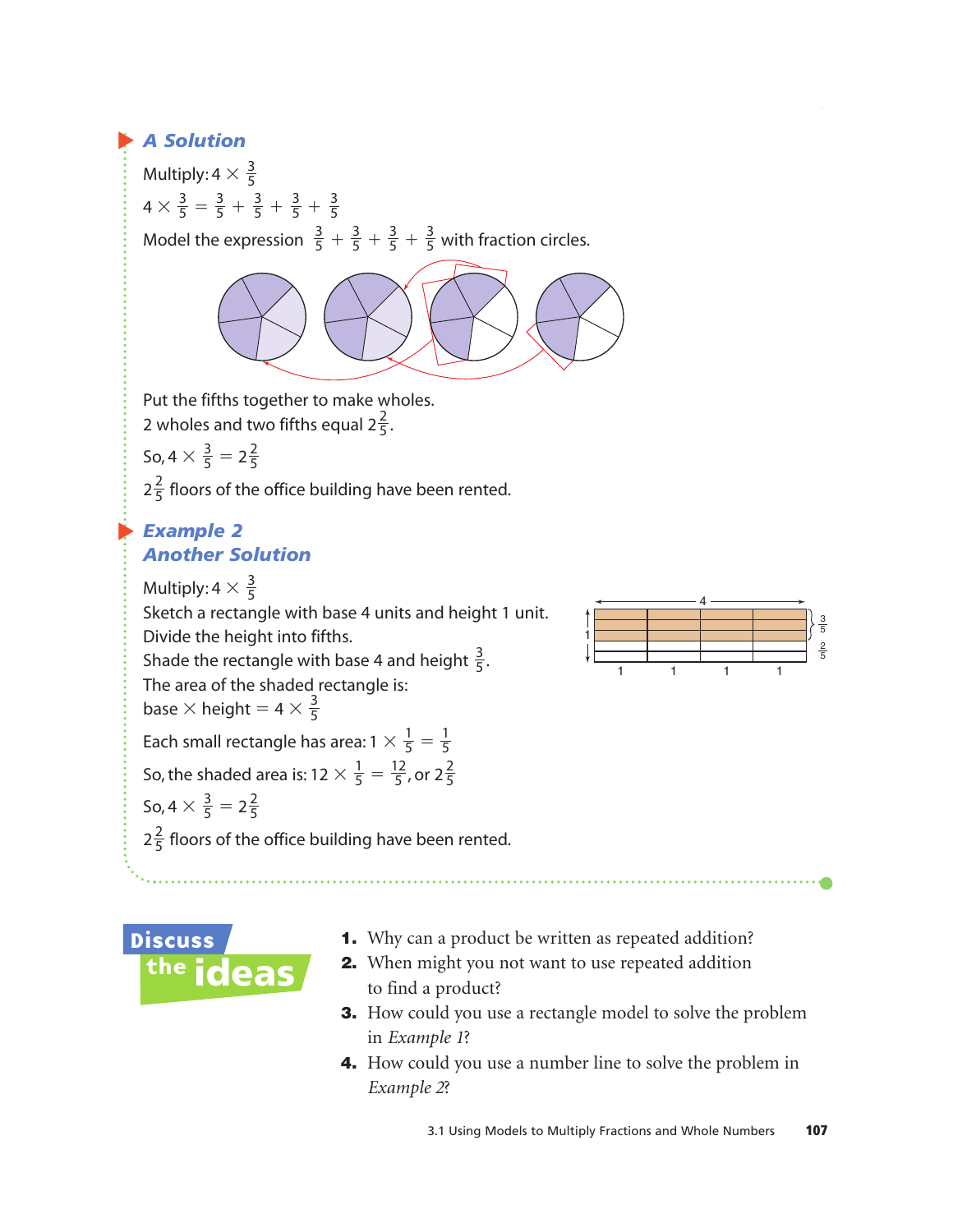#### **Practice**

#### *Check*

5. Write each statement as a multiplication statement in two ways.

**a)** 
$$
\frac{5}{9}
$$
 of 45 **b)**  $\frac{3}{8}$  of 32  
**c)**  $\frac{1}{12}$  of 36 **d)**  $\frac{4}{5}$  of 25

- 6. Write each repeated addition as a multiplication statement in two ways.
	- **a**)  $\frac{1}{4} + \frac{1}{4} + \frac{1}{4}$ **b)**  $\frac{2}{5} + \frac{2}{5} + \frac{2}{5} + \frac{2}{5} + \frac{2}{5} + \frac{2}{5} + \frac{2}{5}$ **c)**  $\frac{3}{10} + \frac{3}{10} + \frac{3}{10} + \frac{3}{10}$
- **7.** Use fraction circles to find:  $\frac{2}{3} \times 6$ 
	- **a)** Write the multiplication as repeated addition.
	- **b)** Use fraction circles to find the sum.
	- **c)** Sketch the fraction circles.
	- **d)** Write the multiplication equation the fraction circles represent.
- **8.** Write the two multiplication equations each number line represents.



# *Apply*

9. For each diagram below, state the product the shaded area represents.



**10.** Write the two multiplication statements each set of fraction circles represents. Then find each product.





11. Use fraction circles to find each product. Sketch the fraction circles. Write a multiplication equation each time.

**a)**  $5 \times \frac{1}{8}$  **b)**  $\frac{2}{5} \times 3$  **c)**  $4 \times \frac{5}{12}$  

12. Use counters to help you find each product.

**a)** 
$$
\frac{1}{2}
$$
 × 24 **b)**  $\frac{1}{3}$  × 24 **c)**  $\frac{1}{4}$  × 24  
**d)**  $\frac{1}{6}$  × 24 **e)**  $\frac{1}{8}$  × 24 **f)**  $\frac{1}{12}$  × 24

- **13.** Use the results in question 12 to find each product.
	- **a)**  $\frac{2}{2} \times 24$  **b)**  $\frac{2}{3} \times 24$  **c)**  $\frac{3}{4} \times 24$ **d)**  $\frac{5}{6} \times 24$  **e)**  $\frac{3}{8} \times 24$  **f)**  $\frac{5}{12} \times 24$